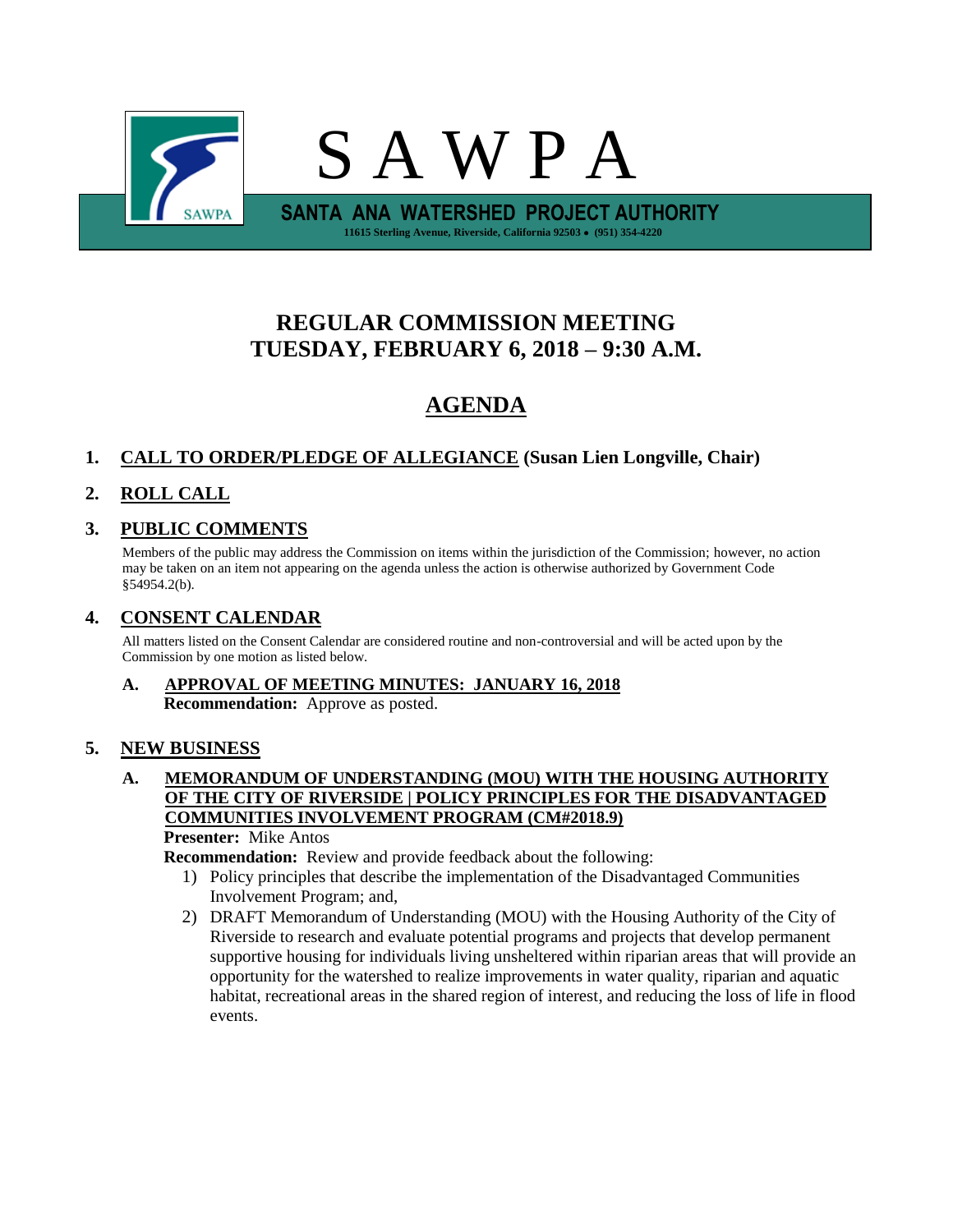#### **B. WECAN PROGRAM – MOU SECOND AMENDMENT WITH WEST VALLEY WATER DISTRICT AND TASK ORDER NO. 3 FOR ECOTECH SERVICES, INC. (CM#2018.10) Presenter:** Mike Antos

**Recommendation:** Approve a Second Amendment to the Memorandum of Understanding (MOU) with the West Valley Water District and the associated Task Order No ECOT397-03 with EcoTech Services, Inc., for an amount not to exceed \$27,600 for irrigation repairs at homes to ensure they qualify to participate in WECAN Program.

#### **C. PROPOSITION 84 2015 GRANT AGREEMENT AMENDMENT – RIVERSIDE COUNTY FLOOD CONTROL AND WATER CONSERVATION DISTRICT PROJECT (CM#2018.11)**

**Presenter:** Ian Achimore

**Recommendation:** Direct staff to execute an amendment to the Grant Agreement between SAWPA and the Department of Water Resources to reflect the revised 2015 Integrated Watershed Protection Program.

## **D. QUITCLAIM OF EASEMENT – CITY OF LAKE ELSINORE (CM#2018.15)**

**Presenter:** Carlos Quintero

**Recommendation:** Quitclaim an existing easement for utility and roadway purposes to the City of Lake Elsinore.

# **E. PROPOSITION 1 IRWM STATUS AND SACRAMENTO TRIP (CM#2018.12) Presenter:** Mark Norton

**Recommendation:** Receive and file.

## **F. SPONSORSHIP OF MAVEN'S NOTEBOOK AND CALIFORNIA WATER LIBRARY (CM#2018.17)**

**Presenter:** Rich Haller

**Recommendation:** Approve a donation of \$500 to Maven's Notebook and \$1,000 to the California Water Library.

## **G. COMMISSIONER REPRESENTATION ON THE OWOW STEERING COMMITTEE (CM#2018.13)**

## **Presenter:** Rich Haller

**Recommendation:** Adopt Resolution No. 2018-1 establishing a rotation of appointments to the One Water, One Watershed (OWOW) Steering Committee and rescinding Resolution No. 2017- 12.

## **H. REQUEST FOR APPROVAL TO ATTEND INTERNATIONAL CONFERENCE (CM#2018.16)**

## **Presenter:** Rich Haller

**Recommendation:** Authorize SAWPA staff member Mike Antos to attend the Sino-American Technology & Engineering Conference in Beijing, China, May 13-20, 2018, for a total of five (5) working days, excluding travel, lodging and per diem expenses.

## **I. SAWPA WEBSITE – WWW.SAWPA.ORG (CM#2018.14)**

**Presenter:** Dean Unger **Recommendation:** Receive and file.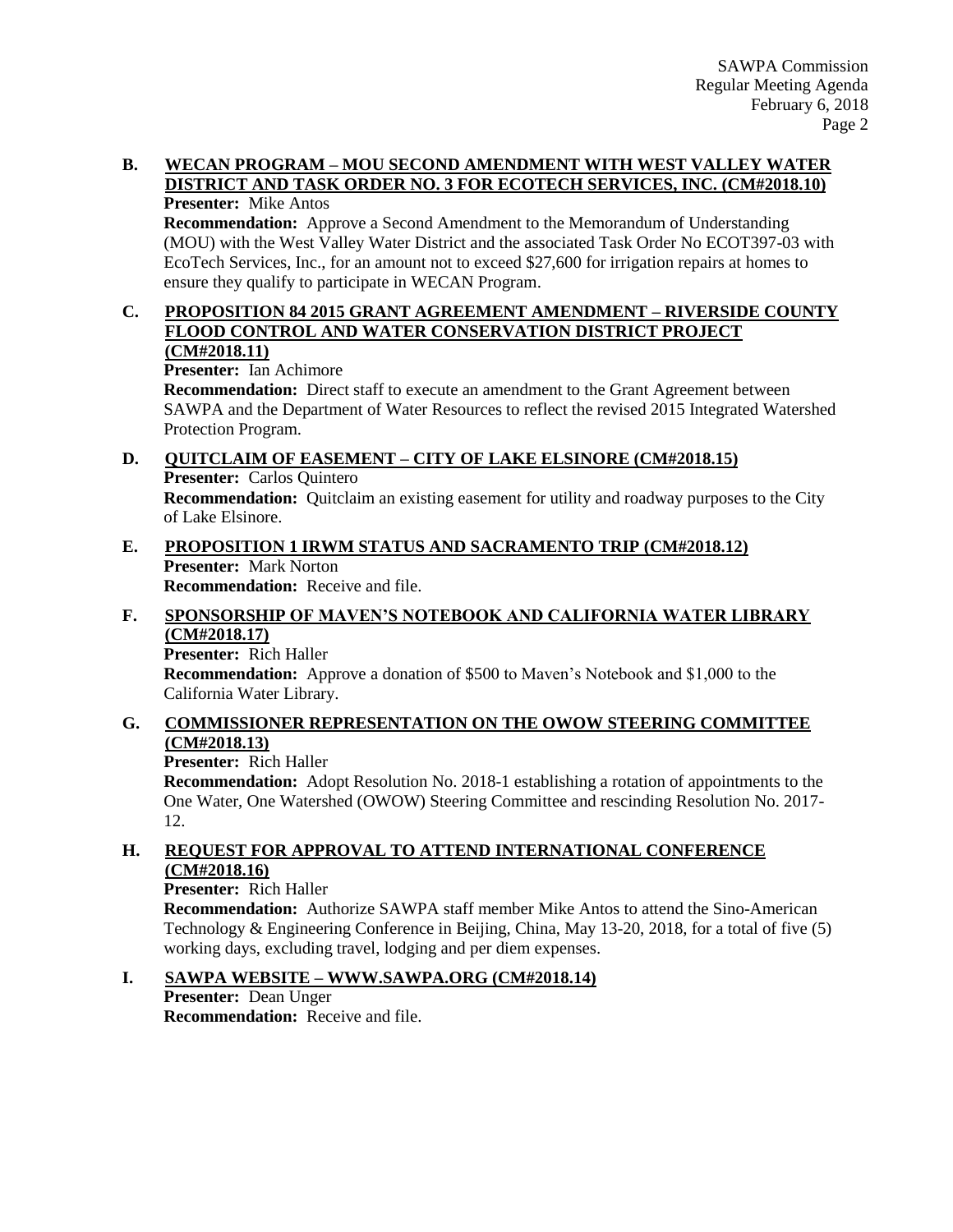SAWPA Commission Regular Meeting Agenda February 6, 2018 Page 3

#### **6. INFORMATIONAL REPORTS**

**Recommendation:** Receive for information.

#### **A. CHAIR'S COMMENTS/REPORT**

**B. COMMISSIONERS' COMMENTS**

#### **C. COMMISSIONERS' REQUEST FOR FUTURE AGENDA ITEMS**

#### **7. CLOSED SESSION**

### **A. CONFERENCE WITH LEGAL COUNSEL – EXISTING LITIGATION PURSUANT TO GOVERNMENT CODE SECTION 54956.9(d)(1)**

Name of Case: Spiniello Companies v. Charles King Company, Inc., Santa Ana Watershed Project Authority, The Ohio Casualty Insurance Company (Superior Court of Los Angeles BC616589)

#### **B. PURSUANT TO GOVERNMENT CODE SECTION 54957.6 – CONFERENCE WITH LABOR NEGOTIATOR**

SAWPA Designated Representative: General Manager Richard E. Haller Non-Represented Employees: All SAWPA employees

## **8. ADJOURNMENT**

Americans with Disabilities Act: If you require any special disability related accommodations to participate in this meeting, please call (951) 354-4230 or email kberry@sawpa.org. Notification at least 48 hours prior to the meeting will enable staff to make reasonable arrangements to ensure accessibility for this meeting. Requests should specify the nature of the disability and the type of accommodation requested.

Materials related to an item on this agenda submitted to the Commission after distribution of the agenda packet are available for public inspection during normal business hours at the SAWPA office, 11615 Sterling Avenue, Riverside, and available a[t www.sawpa.org,](http://www.sawpa.org/) subject to staff's ability to post documents prior to the meeting.

#### **Declaration of Posting**

I, Kelly Berry, Clerk of the Board of the Santa Ana Watershed Project Authority declare that on Thursday, February 1, 2018, a copy of this agenda has been uploaded to the SAWPA website at [www.sawpa.org](http://www.sawpa.org/) and posted in SAWPA's office at 11615 Sterling Avenue, Riverside, California.

/s/

Kelly Berry, CMC

\_\_\_\_\_\_\_\_\_\_\_\_\_\_\_\_\_\_\_\_\_\_\_\_\_\_\_\_\_\_\_\_\_\_\_\_\_\_\_